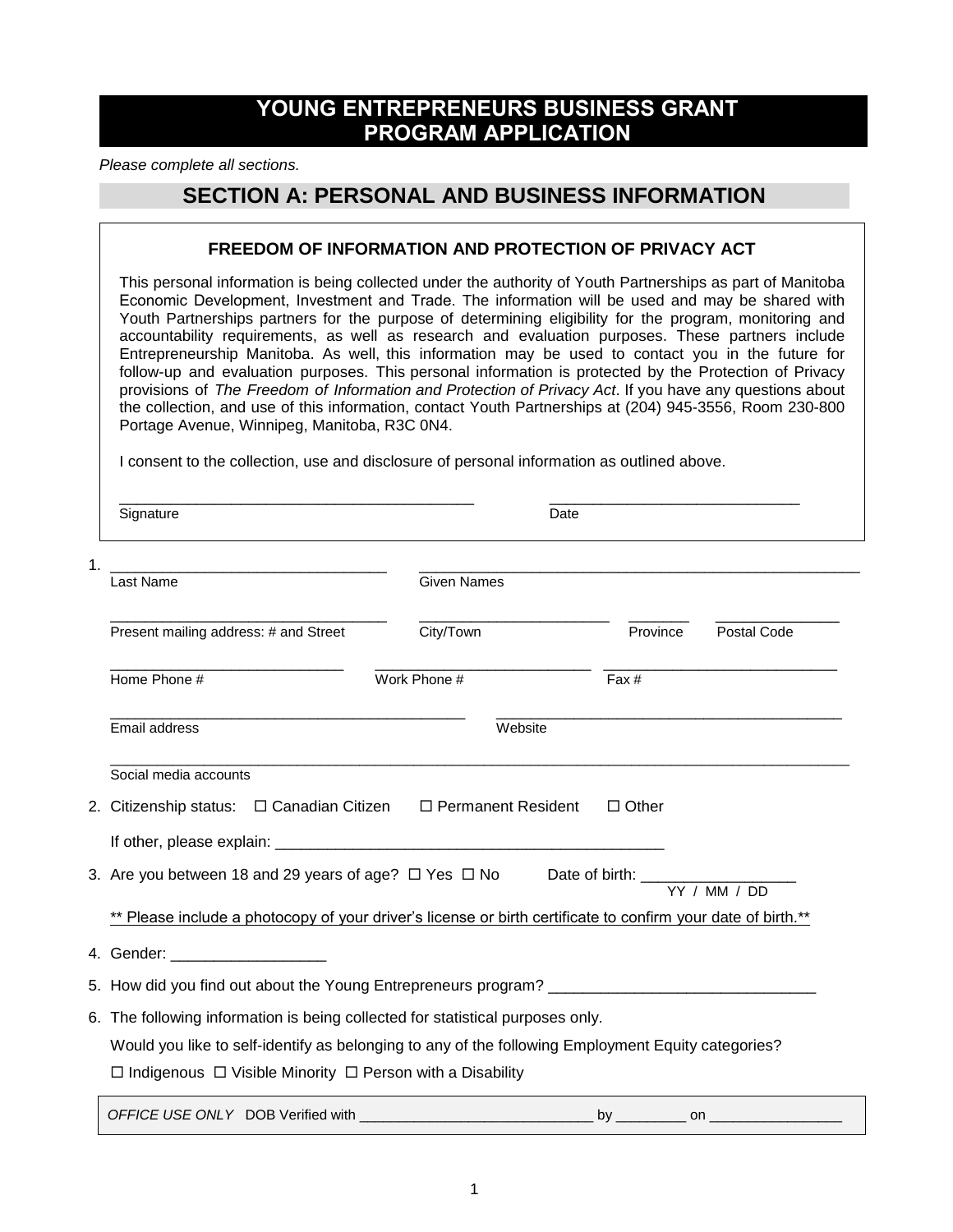|  | 7. Please indicate your current or highest level of study.               |                                                                        |                 |                                |                 |                                        |  |  |
|--|--------------------------------------------------------------------------|------------------------------------------------------------------------|-----------------|--------------------------------|-----------------|----------------------------------------|--|--|
|  | High school                                                              | $\Box$ grade 9 or less                                                 | $\Box$ grade 10 | $\Box$ grade 11                | $\Box$ grade 12 |                                        |  |  |
|  | College                                                                  | □ year 1                                                               | $\Box$ year 2   | $\Box$ year 3 or greater       |                 |                                        |  |  |
|  | University $\Box$ year 1                                                 |                                                                        | $\Box$ year 2   | $\Box$ year 3                  |                 | $\Box$ year 4 $\Box$ year 5 or greater |  |  |
|  |                                                                          |                                                                        |                 |                                |                 |                                        |  |  |
|  |                                                                          |                                                                        |                 |                                |                 |                                        |  |  |
|  | 8. Student / Employment status: (please check all that apply)            |                                                                        |                 |                                |                 |                                        |  |  |
|  | $\Box$ Not a student                                                     |                                                                        |                 | $\Box$ Employed full-time      |                 |                                        |  |  |
|  | $\Box$ Full-time student                                                 |                                                                        |                 | $\Box$ Employed part-time      |                 |                                        |  |  |
|  | $\Box$ Part-time student                                                 |                                                                        |                 | $\Box$ Farming                 |                 |                                        |  |  |
|  | $\Box$ Unemployed                                                        |                                                                        |                 | □ Self-employed full-time      |                 |                                        |  |  |
|  |                                                                          |                                                                        |                 | $\Box$ Self-employed part-time |                 |                                        |  |  |
|  | 9. Please provide information on your current or most recent employment. |                                                                        |                 |                                |                 |                                        |  |  |
|  |                                                                          |                                                                        |                 |                                |                 |                                        |  |  |
|  |                                                                          |                                                                        |                 |                                |                 |                                        |  |  |
|  |                                                                          |                                                                        |                 |                                |                 |                                        |  |  |
|  |                                                                          |                                                                        |                 |                                |                 |                                        |  |  |
|  | 10. Legal name of                                                        |                                                                        |                 |                                |                 |                                        |  |  |
|  | Operating name                                                           |                                                                        |                 |                                |                 |                                        |  |  |
|  | Business address: # and Street                                           |                                                                        | City/Town       |                                | Province        | 1 1 1 1 1 1<br>Postal Code             |  |  |
|  |                                                                          |                                                                        |                 |                                |                 |                                        |  |  |
|  |                                                                          |                                                                        |                 |                                |                 |                                        |  |  |
|  |                                                                          |                                                                        |                 |                                |                 |                                        |  |  |
|  |                                                                          | 12. Is the business currently in operation?                            | $\Box$ Yes      | $\square$ No                   |                 |                                        |  |  |
|  |                                                                          | Note: businesses that are in full operation are not eligible to apply. |                 |                                |                 |                                        |  |  |
|  |                                                                          |                                                                        |                 |                                |                 |                                        |  |  |
|  |                                                                          |                                                                        |                 |                                |                 |                                        |  |  |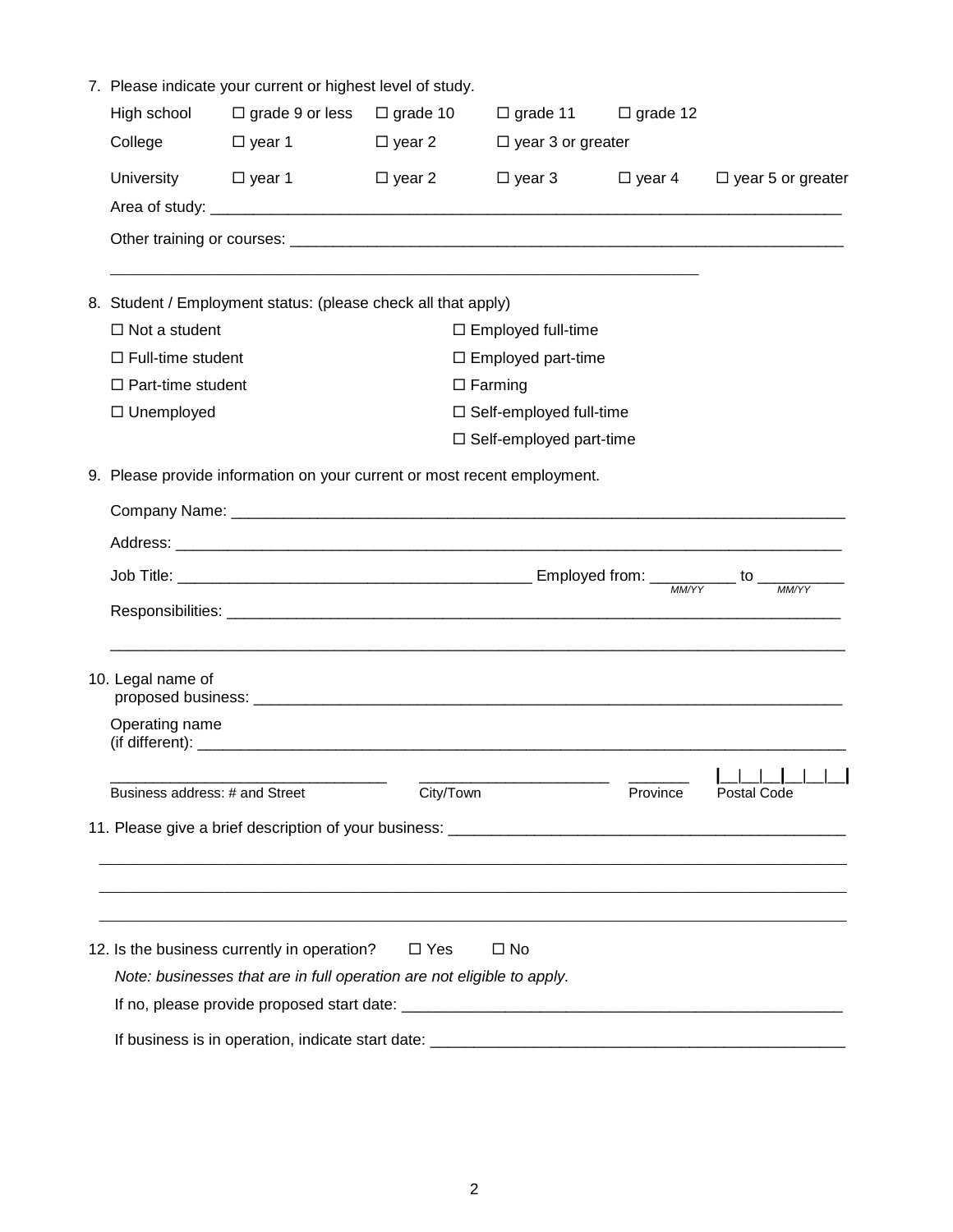13. a) Structure of proposed business:<br>  $\square$  Sole proprietorship

 $\Box$  Partnership  $\Box$  Corporation or Limited Company

b) If the proposed business is to be a partnership or limited company, please state the name(s) and ages of all business partners/investors/shareholders and their position(s) with the new company. Please note that partners and investors are not required to meet program age requirements. Copies of partnership agreements or articles of incorporation must be submitted with your application.

| Name | Age | Position with Company |
|------|-----|-----------------------|
| Name | Age | Position with Company |
| Name | Age | Position with Company |

\_\_\_\_\_\_\_\_\_\_\_\_\_\_\_\_\_\_\_\_\_\_\_\_\_\_\_\_\_\_\_\_\_\_\_\_\_\_\_\_\_\_\_\_\_\_\_\_\_\_\_\_\_\_\_\_\_\_\_\_\_\_\_\_\_\_\_\_\_\_\_\_\_\_\_\_\_\_\_\_\_\_\_\_ \_\_\_\_\_\_\_\_\_\_\_\_\_\_\_\_\_\_\_\_\_\_\_\_\_\_\_\_\_\_\_\_\_\_\_\_\_\_\_\_\_\_\_\_\_\_\_\_\_\_\_\_\_\_\_\_\_\_\_\_\_\_\_\_\_\_\_\_\_\_\_\_\_\_\_\_\_\_\_\_\_\_\_\_

14. Have you applied to any other government program for funding (e.g. Business Start, Futurpreneur, Rural Entrepreneur Assistance)?

 $\Box$  Yes  $\Box$  No If yes, please identify the program name and current status of the application.

15. Estimated (a more detailed analysis should be included in your business plan) business start-up costs for the first 12 months of operation.

| Rent                        | Land/building            |  |  |
|-----------------------------|--------------------------|--|--|
| Licenses/Permits            | Equipment                |  |  |
| Insurance                   | Store/business furniture |  |  |
| Advertising                 | Vehicles                 |  |  |
| <b>Office Supplies</b>      | Other (specify)          |  |  |
| Loan Interest               |                          |  |  |
| Employee wages and benefits |                          |  |  |
| <b>Utilities</b>            |                          |  |  |
| Legal and financing fees    |                          |  |  |
| Purchase of Inventory       |                          |  |  |
| <b>Equipment Rental</b>     |                          |  |  |
| Total:                      | Total:                   |  |  |

16. Based on the total costs and expenditures listed above, what is the amount of grant money you are seeking from the Young Entrepreneurs Program? *Please note that inventory is not an eligible expense for the Young Entrepreneurs Program.*

**Total Grant Amount Requested** (max. \$4000): **\$**

### **General Start-Up Expenditures Capital Expenditures**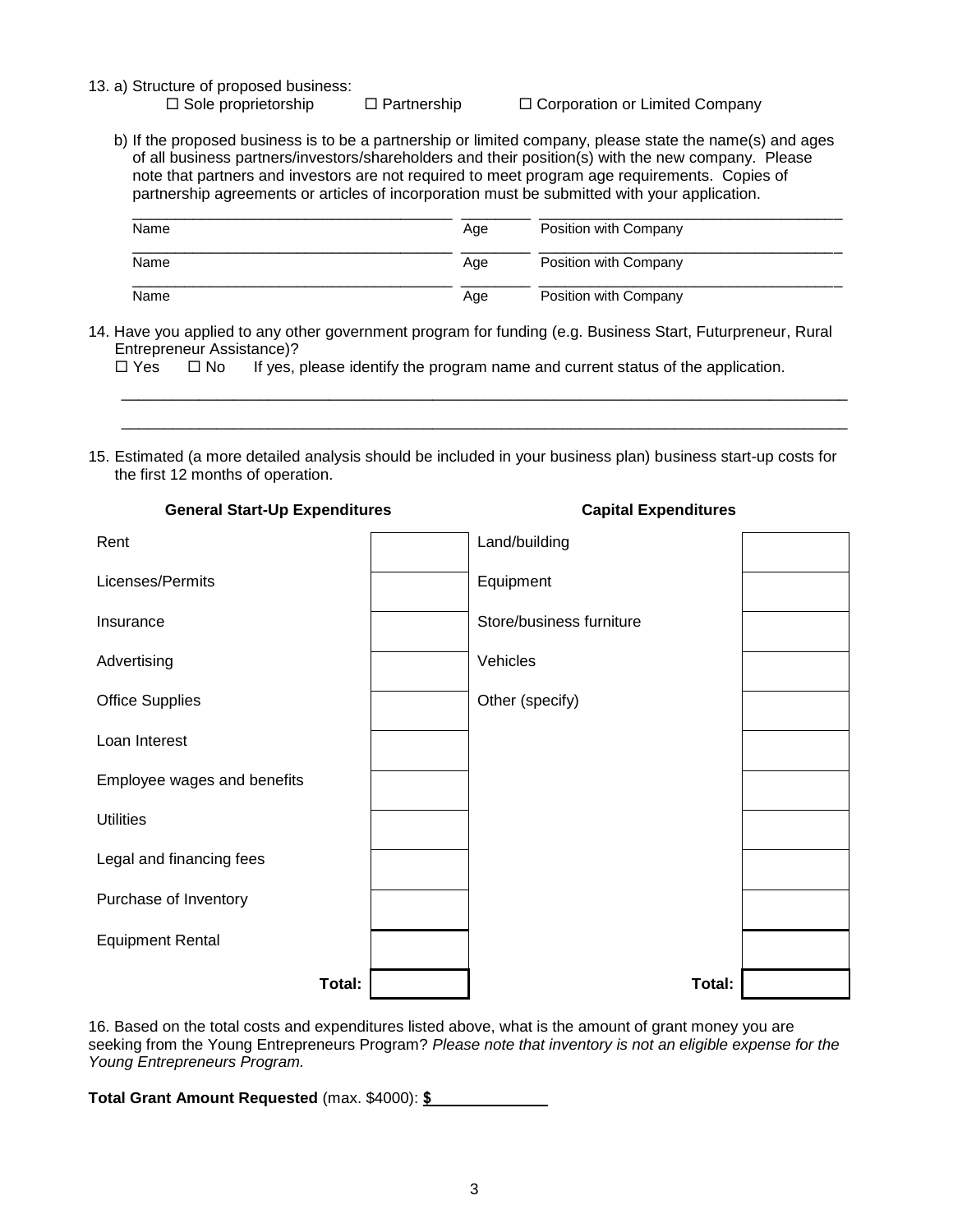17. Personal Assets and Liabilities. Please provide details of your current personal financial situation as of the date of application to the Young Entrepreneurs Program

| <b>Assets</b>                                        | <b>Liabilities</b>                                |  |
|------------------------------------------------------|---------------------------------------------------|--|
| Cash                                                 | Mortgage(s)                                       |  |
| Liquid Assets (stocks, bonds, etc.)                  | <b>Credit Cards</b>                               |  |
| Real Estate (state name (s) of<br>registered owners) | Other loans outstanding (auto,<br>personal, etc.) |  |
| Vehicles (state name (s) of registered<br>owners)    | Loans (other)                                     |  |
| Other                                                | Other                                             |  |
| Total:                                               | Total:                                            |  |

# **SECTION B: CERTIFICATION**

- A. I, the contract of the contract of the contract of the Applicant, or the Applicant, or the Applicant, or the authorized representative of the Applicant business, named in the Personal and Business Information Section of the Young Entrepreneurs Application form.
- B. I certify that I have read and agree to the criteria, terms, conditions and requirements of this application form.
- C. I certify that all of the information given by me in this application is true and complete. I authorize the officers of the program to make all necessary credit investigations and provide the Partners with Youth program office with any relevant information. I have included with this application the business description, for which I am requesting program assistance. I understand that this and any subsequent information submitted by me and approved under Partners with Youth become part of this application.
- D. I understand that upon approval of this application, I agree to permit the program to audit the records of the business during the first year of operation.
- E. I understand that upon approval of this application the individual named in the Personal and Business Information Section of the Young Entrepreneurs Application undertakes to comply with all conditions as set out in this application.
- F. I understand that if the Applicant named in the Personal and Business Information Section fails to meet with any or all of the terms and conditions as set out in this application or has provided false / incomplete information to the Young Entrepreneurs Program, the Applicant shall, upon request by the Government of Manitoba, be required to repay all funds paid to the Applicant.

\_\_\_\_\_\_\_\_\_\_\_\_\_\_\_\_\_\_\_\_\_\_\_\_\_\_\_\_\_\_\_\_\_\_\_\_\_\_\_\_\_\_\_\_\_\_\_\_\_\_\_\_\_\_\_\_\_\_\_\_\_\_\_\_\_\_\_\_\_\_\_\_\_\_\_\_\_\_\_\_\_\_\_\_\_\_

\_\_\_\_\_\_\_\_\_\_\_\_\_\_\_\_\_\_\_\_\_\_\_\_\_\_\_\_\_\_\_\_\_\_\_\_\_\_\_\_\_\_\_\_\_\_\_\_\_\_\_\_\_\_\_\_\_\_\_\_\_\_\_\_\_\_\_\_\_\_\_\_\_\_\_\_\_\_\_\_\_\_\_\_\_\_

\_\_\_\_\_\_\_\_\_\_\_\_\_\_\_\_\_\_\_\_\_\_\_\_\_\_\_\_\_\_\_\_\_\_\_\_\_\_\_\_\_\_\_\_\_\_\_\_\_\_\_\_\_\_\_ \_\_\_\_\_\_\_\_\_\_\_\_\_\_\_\_\_\_\_\_\_\_\_\_\_\_\_\_\_

\_\_\_\_\_\_\_\_\_\_\_\_\_\_\_\_\_\_\_\_\_\_\_\_\_\_\_\_\_\_\_\_\_\_\_\_\_\_\_\_\_\_\_\_\_\_\_\_\_\_\_\_\_\_\_ \_\_\_\_\_\_\_\_\_\_\_\_\_\_\_\_\_\_\_\_\_\_\_\_\_\_\_\_\_

Name of Applicant or Representative (Please Print)

Position with Business

Address **Telephone Number Address Telephone Number** 

Signature Date Date Communications and the Date Date Date Date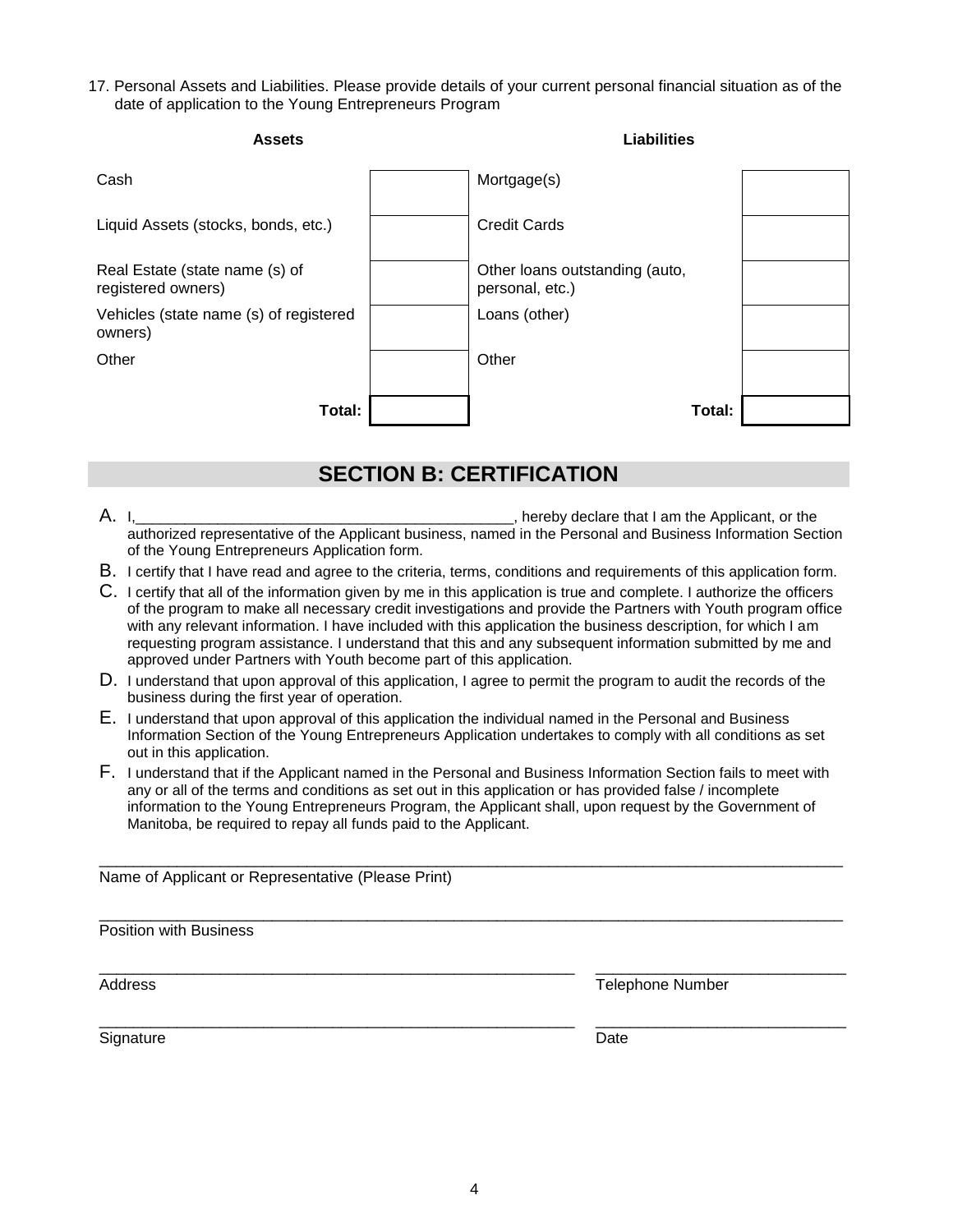# **SECTION C: BUSINESS PLAN OVERVIEW AND CHECKLIST**

To help you ensure that all required aspects of a business plan have been included, the Young Entrepreneurs Program has provided an overview checklist for your reference. Please ensure that the business plan you submit includes all the following data. Remember to cite sources that support your statements about competition and market trends.

For more information about how to create a business plan, visit the Futurpreneur online Business Plan Writer at: [https://www.futurpreneur.ca/en/bplan/.](https://www.futurpreneur.ca/en/bplan/)

### **Executive Summary / Business Overview**

- □ Have you determined what form of business structure your venture will take? (*sole proprietorship, partnership, limited corporation or cooperative*)
- □ Have you completed an implementation plan / schedule with dates?
- □ Have you registered your business with the Companies Office?

### **Marketing Section**

- □ Have you identified current industry trends?
- □ Have you identified your major competitors and detailed their strengths and weaknesses?
	- □ How long have they been in operation?
	- □ Where are they located and what products and services do they offer?
	- □ Have you considered the difference between direct and indirect competition?
- □ Have you identified your target market (*who are your customers and where are they located*)?
- □ What is the estimated size of your market in terms of territory?
	- □ Type of customer and consumer?
	- □ Price ranges for your product / service?
	- □ Have you quantified the size of the opportunity locally, provincially, nationally and globally (if applicable)?
- □ Have you compiled your demographic information?
- □ Why will customers prefer your product / service to that of your competitors? (*It is not enough to state that you will provide "better service")*
- □ Please provide the results of the research (*surveys and other quantifiable data*) conducted that supports these assumptions about your customer base.
- □ What forms of advertising, promotion and publicity do you plan to use to market your business? Please detail all related costs.
- □ What amount do you plan to spend on advertising, promotion and publicity for your first twelve months of operations?